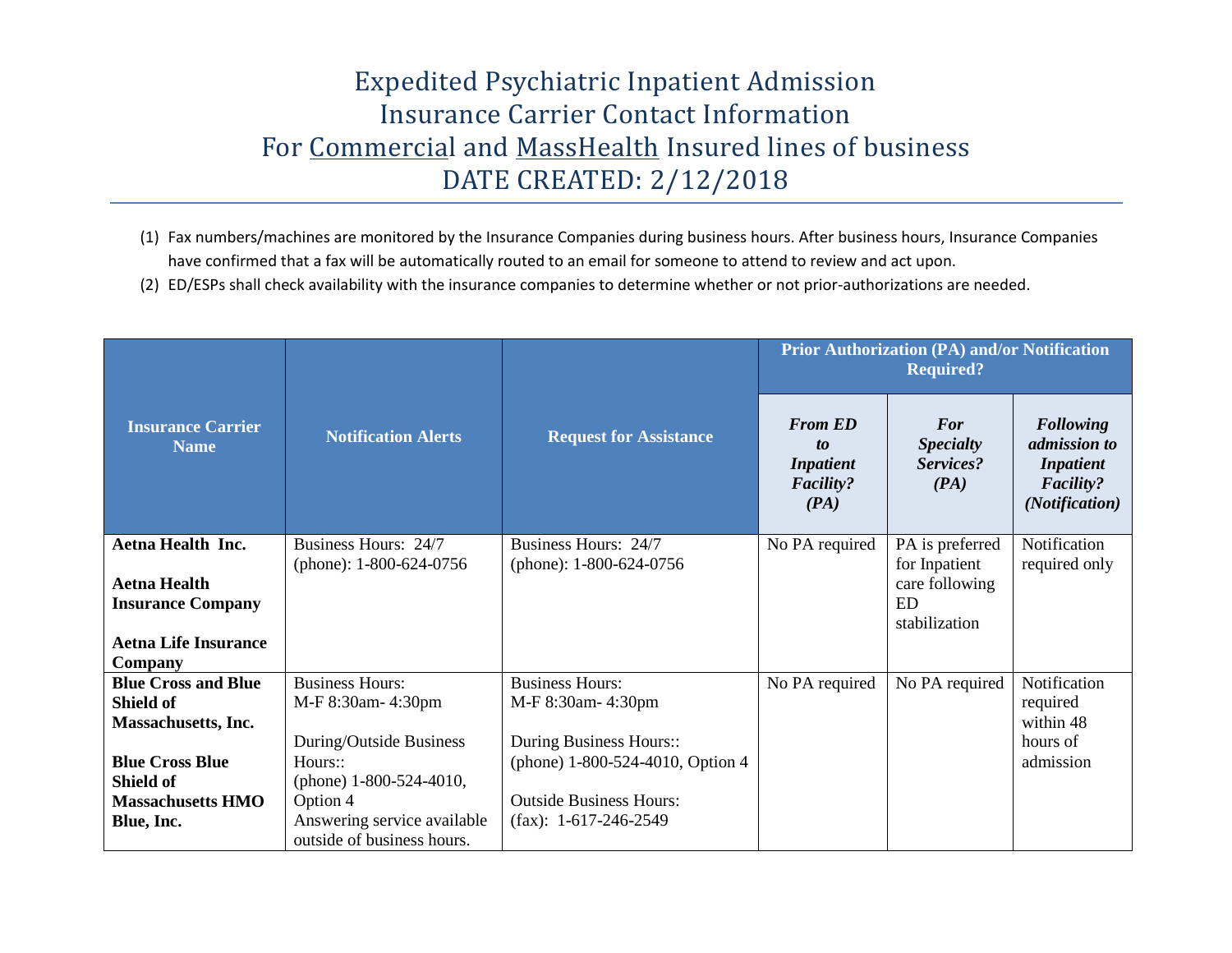| <b>Insurance Carrier</b><br><b>Name</b>                                       |                                                   |                                                 | <b>Prior Authorization (PA) and/or Notification</b><br><b>Required?</b>        |                                              |                                                                                                   |  |
|-------------------------------------------------------------------------------|---------------------------------------------------|-------------------------------------------------|--------------------------------------------------------------------------------|----------------------------------------------|---------------------------------------------------------------------------------------------------|--|
|                                                                               | <b>Notification Alerts</b>                        | <b>Request for Assistance</b>                   | <b>From ED</b><br>$\mathbf{t}$<br><b>Inpatient</b><br><b>Facility?</b><br>(PA) | For<br><b>Specialty</b><br>Services?<br>(PA) | <b>Following</b><br><i>admission to</i><br><b>Inpatient</b><br><b>Facility?</b><br>(Notification) |  |
| <b>Boston Medical</b><br><b>Center Health</b>                                 | Business Hours: 24/7<br>(phone): $1-866-444-5155$ | Business Hours: 24/7<br>(phone): 1-866-444-5155 | PA required                                                                    | PA Required                                  | Notification<br>required                                                                          |  |
| Plan, Inc.                                                                    |                                                   |                                                 |                                                                                |                                              |                                                                                                   |  |
| <b>Behavioral Health</b>                                                      |                                                   |                                                 |                                                                                |                                              |                                                                                                   |  |
| <b>Manager: Beacon</b><br><b>Health Strategies</b>                            |                                                   |                                                 |                                                                                |                                              |                                                                                                   |  |
| <b>Cigna Health and Life</b>                                                  | Business Hours: 24/7                              | Business Hours: 24/7                            | PA required                                                                    | PA required                                  | Notification                                                                                      |  |
| <b>Insurance Company</b>                                                      | (phone): 800-274-7603                             | (phone): 800-274-7603                           |                                                                                |                                              | required                                                                                          |  |
| <b>Behavioral Health</b><br><b>Manager: CIGNA</b><br><b>Behavioral Health</b> |                                                   |                                                 |                                                                                |                                              |                                                                                                   |  |
| <b>ConnectiCare of</b>                                                        | Business Hours: 24/7                              | <b>Business Hours: 24/7</b>                     | No PA                                                                          | No PA required                               | Notification                                                                                      |  |
| <b>Massachusetts, Inc.</b>                                                    | (phone): 1-800-349-5365                           | (phone) 1-800-349-5365                          | required                                                                       |                                              | required                                                                                          |  |
| <b>Behavioral Health</b>                                                      |                                                   |                                                 |                                                                                |                                              |                                                                                                   |  |
| <b>Manager: United</b><br><b>Behavioral</b>                                   |                                                   |                                                 |                                                                                |                                              |                                                                                                   |  |
| <b>Health/Optum</b>                                                           |                                                   |                                                 |                                                                                |                                              |                                                                                                   |  |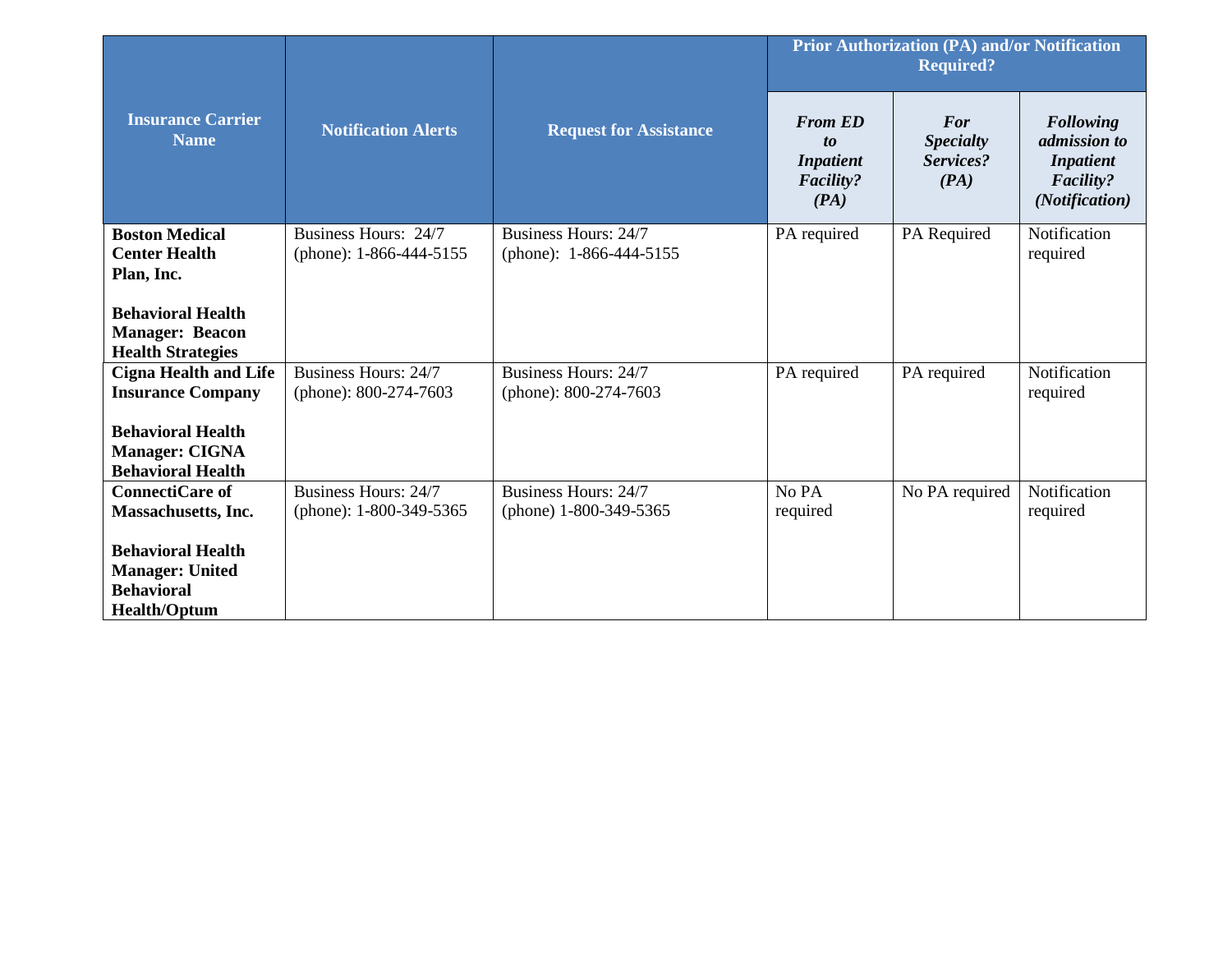|                                                                                                                                                                                         |                                                                           |                                                                                                                                                              | <b>Prior Authorization (PA) and/or</b><br><b>Notification Required?</b>      |                                                                               |                                                                                     |
|-----------------------------------------------------------------------------------------------------------------------------------------------------------------------------------------|---------------------------------------------------------------------------|--------------------------------------------------------------------------------------------------------------------------------------------------------------|------------------------------------------------------------------------------|-------------------------------------------------------------------------------|-------------------------------------------------------------------------------------|
| <b>Insurance Carrier</b><br><b>Name</b>                                                                                                                                                 | <b>Notification Alerts</b>                                                | <b>Request for Assistance</b>                                                                                                                                | <b>From ED</b><br>$\boldsymbol{to}$<br><b>Inpatient</b><br>Facility?<br>(PA) | <b>For</b><br><b>Specialty</b><br>Services?<br>(PA)                           | <b>Following</b><br>admission to<br><b>Inpatient</b><br>Facility?<br>(Notification) |
| <b>Fallon Community</b><br>Health Plan, Inc.                                                                                                                                            | Business Hours: 24/7<br>(phone): 1-888-421-8861                           | Business Hours: 24/7<br>(phone): 1-888-421-8861                                                                                                              | PA required                                                                  | PA required                                                                   | Notification<br>required                                                            |
| <b>Fallon Health &amp;</b><br><b>Life Assurance</b><br>Company, Inc.<br><b>Behavioral Health</b><br><b>Manager: Beacon</b><br><b>Health Strategies</b>                                  |                                                                           |                                                                                                                                                              |                                                                              |                                                                               |                                                                                     |
| <b>Harvard Pilgrim</b><br>Health Care, Inc.<br><b>HPHC</b> Insurance<br>Company, Inc.<br><b>Behavioral Health</b><br><b>Manager: United</b><br><b>Behavioral</b><br><b>Health/Optum</b> | Business Hours: 24/7<br>(phone): 1-888-777-4742                           | Business Hours: 24/7<br>(phone): 1-888-777-4742 x 38964                                                                                                      | No PA<br>required                                                            | Depending<br>on Service<br>Contact<br>Insurance<br>Carrier for<br>Requirement | Notification<br>required<br>within 48<br>hours of<br>admission                      |
| <b>Health New</b><br>England, Inc.                                                                                                                                                      | <b>Business Hours: 24/7</b><br>(phone): 1-413-233-3315                    | Business Hours: 8:00am-5:00pm<br>During/Outside Business Hours:<br>(phone): 1-413-233-3315<br>Only Answering service available<br>outside of business hours. | No PA<br>required                                                            | PA required                                                                   | Notification<br>required                                                            |
| <b>HNE Be Healthy</b><br><b>PCC Plan</b><br><b>Behavioral Health</b><br><b>Manager: MBHP</b>                                                                                            | <b>Business Hours: 24/7</b><br>(phone): 1-800-495-0086 option 3<br>then 2 | <b>Business Hours: 24/7</b><br>(phone): 1-800-495-0086 option 3<br>then 2                                                                                    | PA required                                                                  | Contact<br>Insurance<br>Carrier for<br>Requirement                            | Notification<br>required                                                            |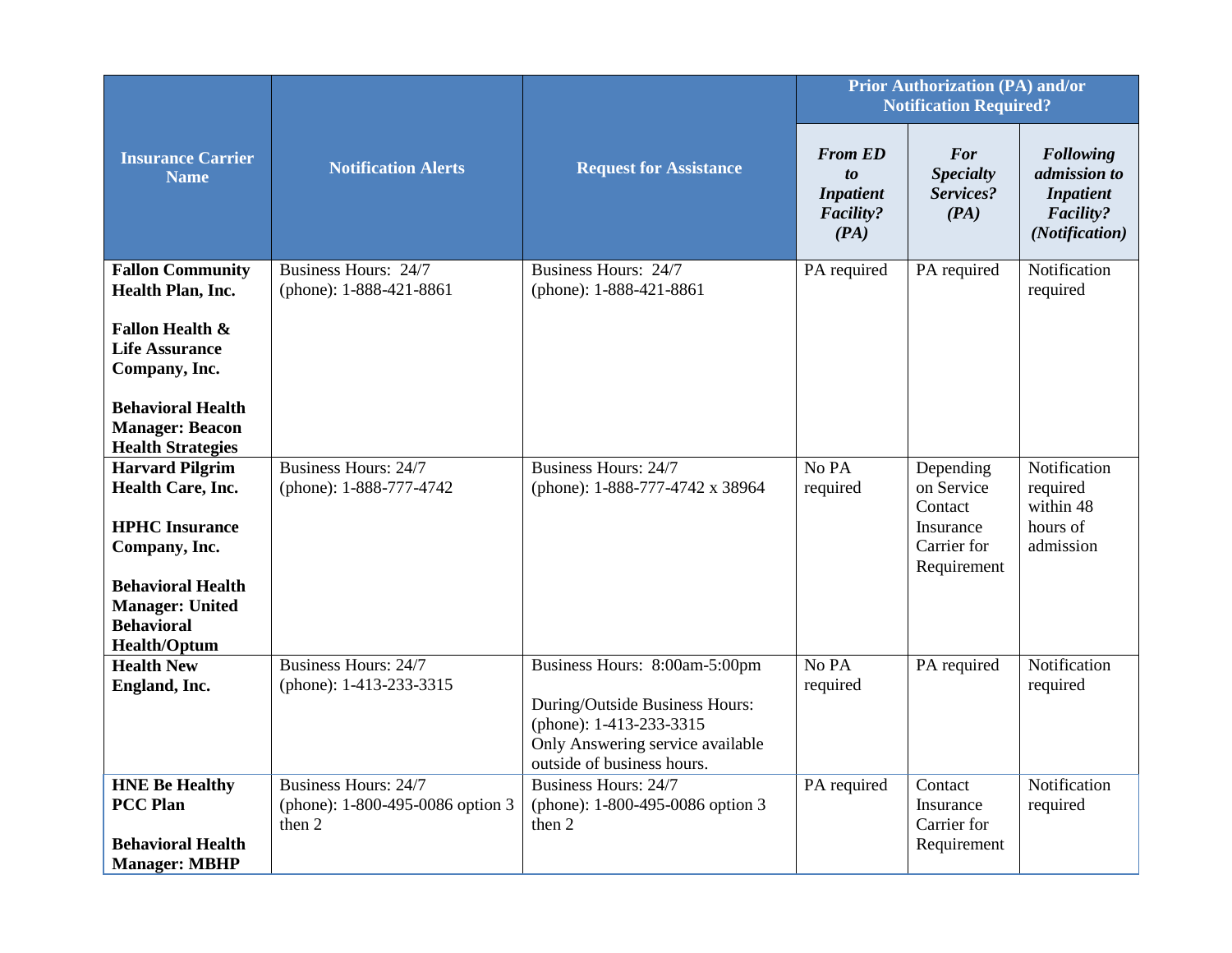|                                                                                                                                                                          |                                                                    |                                                                                             | <b>Prior Authorization (PA) and/or</b><br><b>Notification Required?</b>             |                                                    |                                                                                            |
|--------------------------------------------------------------------------------------------------------------------------------------------------------------------------|--------------------------------------------------------------------|---------------------------------------------------------------------------------------------|-------------------------------------------------------------------------------------|----------------------------------------------------|--------------------------------------------------------------------------------------------|
| <b>Insurance Carrier</b><br><b>Name</b>                                                                                                                                  | <b>Notification Alerts</b>                                         | <b>Request for Assistance</b>                                                               | <b>From ED</b><br>$\boldsymbol{to}$<br><b>Inpatient</b><br><b>Facility?</b><br>(PA) | For<br><b>Specialty</b><br>Services?<br>(PA)       | <b>Following</b><br>admission to<br><b>Inpatient</b><br><b>Facility?</b><br>(Notification) |
| <b>Massachusetts</b><br><b>Behavioral Health</b><br>Partnership<br>(MBHP)<br><b>Behavioral Health</b><br><b>Manager for:</b><br><b>HNE Be Healthy</b><br><b>PCC Plan</b> | Business Hours: 24/7<br>(phone): 1-800-495-0086 option 3<br>then 2 | <b>Business Hours: 24/7</b><br>(phone): 1-800-495-0086 option 3<br>then 2                   | PA required                                                                         | Contact<br>Insurance<br>Carrier for<br>Requirement | Notification<br>required                                                                   |
|                                                                                                                                                                          | Business Hours: 24/7                                               | Business Hours: 24/7                                                                        |                                                                                     |                                                    | Notification                                                                               |
| Neighborhood<br>Health Plan, Inc.                                                                                                                                        | (phone): 1-800-414-2820                                            | (phone): 1-800-414-2820                                                                     | PA required                                                                         | PA required                                        | required                                                                                   |
| <b>Behavioral Health</b><br><b>Manager: Beacon</b><br><b>Health Strategies</b>                                                                                           |                                                                    |                                                                                             |                                                                                     |                                                    |                                                                                            |
| <b>Tufts Associated</b><br><b>Health Maintenance</b><br>Organization, Inc.                                                                                               | Business Hours: 24/7<br>$(fax): 1-617-673-0302$                    | Business Hours: M,T,W,F 8:30am-<br>5:00pm, Thurs 9:00am-5:00pm                              | No PA<br>required                                                                   | PA required                                        | Notification<br>required                                                                   |
| <b>Tufts Insurance</b><br>Company                                                                                                                                        |                                                                    | <b>During Business Hours:</b><br>(fax preferred): 1-617-673-0302<br>(phone): 1-800-208-9565 |                                                                                     |                                                    |                                                                                            |
|                                                                                                                                                                          |                                                                    | <b>Outside of Business Hours:</b><br>(phone): 1-800-208-9565                                |                                                                                     |                                                    |                                                                                            |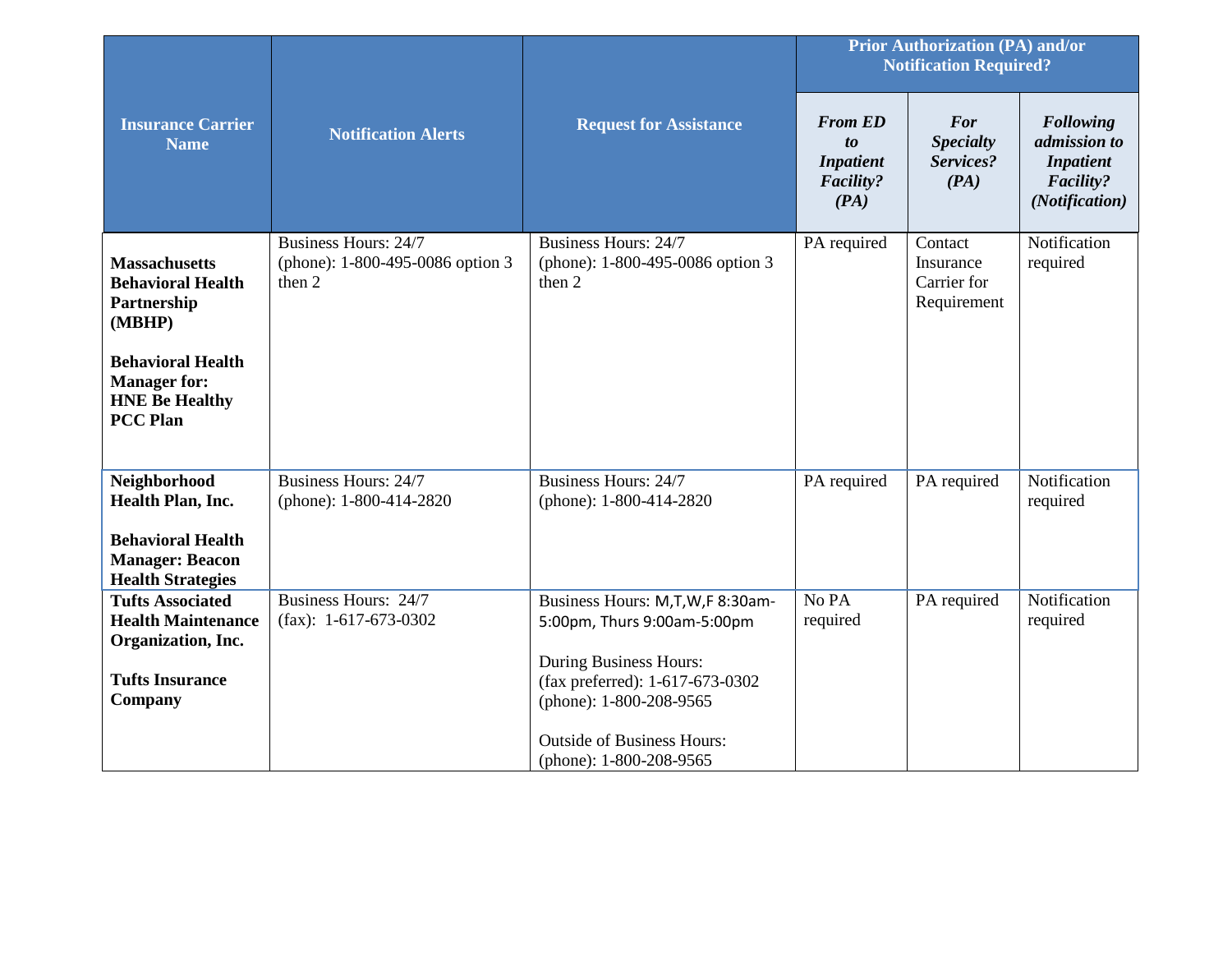|                                                                                                                                                   | <b>Notification Alerts</b>                      | <b>Request for Assistance</b>                                                                                                                                                                                                                                                                                                                                                                                                                                | <b>Prior Authorization (PA) and/or</b><br><b>Notification Required?</b>             |                                                                                                           |                                                                                     |
|---------------------------------------------------------------------------------------------------------------------------------------------------|-------------------------------------------------|--------------------------------------------------------------------------------------------------------------------------------------------------------------------------------------------------------------------------------------------------------------------------------------------------------------------------------------------------------------------------------------------------------------------------------------------------------------|-------------------------------------------------------------------------------------|-----------------------------------------------------------------------------------------------------------|-------------------------------------------------------------------------------------|
| <b>Insurance Carrier</b><br><b>Name</b>                                                                                                           |                                                 |                                                                                                                                                                                                                                                                                                                                                                                                                                                              | <b>From ED</b><br>$\boldsymbol{to}$<br><b>Inpatient</b><br><b>Facility?</b><br>(PA) | <b>For</b><br><b>Specialty</b><br>Services?<br>(PA)                                                       | <b>Following</b><br>admission to<br><b>Inpatient</b><br>Facility?<br>(Notification) |
| <b>Tufts Health</b><br><b>Public Plans, Inc.</b><br>(formerly known as<br><b>Network Health)</b>                                                  | Business Hours: 24/7<br>$(fax): 1-888-977-0776$ | Business Hours: M,T,W,F 8:30am-<br>5:00pm, Thurs 9:00am-5:00pm<br>During/Outside Business Hours<br>(phone): 1-888-257-1985<br>Providers should follow the initial<br>prompt for Authorization Requests.<br>You will then be given a prompt<br>specific to BH Authorization<br>Requests. After choosing the<br>applicable Plan type you will be<br>connected with an Intake<br>Coordinator.<br>Only Answering service available<br>outside of business hours. | No PA<br>required                                                                   | PA required                                                                                               | Notification<br>required                                                            |
| <b>Tufts Health</b><br>Public Plans, Inc.<br>(formerly known as<br><b>Network Health)</b><br>-Unify Program                                       | Business Hours: 24/7<br>$(fax): 1-857-304-6304$ | Business Hours: M,T,W,F 8:30am-<br>5:00pm, Thurs 9:00am-5:00pm<br><b>During Business Hours:</b><br>(fax preferred): 1-857-304-6304<br>(phone): 1-855-393-3154<br><b>Outside of Business Hours:</b><br>(phone): 1-855-393-3154                                                                                                                                                                                                                                | No PA<br>required                                                                   | No PA<br>required if<br>member is<br>being sent to<br>CCS or CSS;<br>otherwise.<br>Yes, PA is<br>required | Notification<br>required                                                            |
| <b>Unicare Life &amp;</b><br><b>Health Insurance</b><br>Company<br><b>Behavioral Health</b><br><b>Manager: Beacon</b><br><b>Health Strategies</b> | Business Hours: 24/7<br>(phone): 1-855-750-8980 | Business Hours: 24/7<br>(phone): 1-855-750-8980                                                                                                                                                                                                                                                                                                                                                                                                              | PA required                                                                         | PA required                                                                                               | Notification<br>required                                                            |